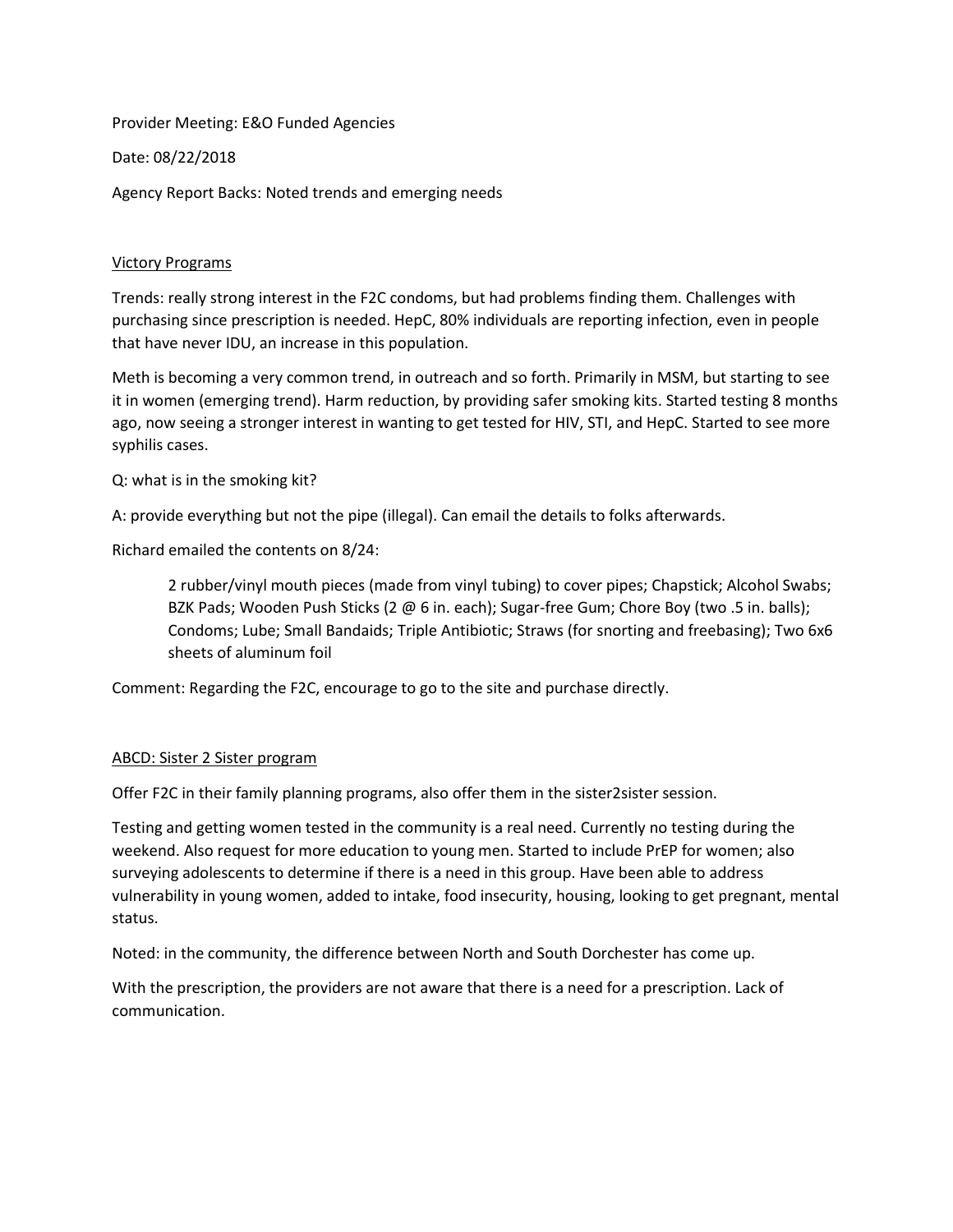### BMC

Increase in heterosexual men using meth, IDU. Younger population, started to using drugs, it is just meth. Also noted in young women. Started to make more PrEP and PEP referrals. Noticing active hepB infection going up. Active IDU, noticing a lot of movement. Moving due to the increase presence of police. Dollar days, cheaper option to find materials/products.

### East Boston

Able to achieve progress in the program. Celebration for hepatitis awareness day, were able to screen 22 people for HepC. Curriculum has been mainly offered in after school programs, thus invited people involved in these programs and they were actively assisting to educate the community. Were able to reach their goals. Reaching young people using marijuana, but not actively using IDU. They are exhibiting high risks for STI (sexual behavior while intoxicated). Trend: age range, need for HepC prevention at a different age group (?).

Highlight: because it is so hard to engage youths, they offered incentives to get tested, they scheduled screening field trips. Received an overview of the programs offered and food.

#### Fenway AAC

MSM contract, noticed a lot of meth, molly, cocaine, crack and other drugs. People engaged in medical care, and using these substances, noticed over 300 MSM, but think this is number is actually higher. Trying to be more effective in reaching this population. Needle exchange has noticed, that people are changing from IDU to meth, or adding because of their fear of fentanyl. Trying to figure out how to address this issue, how to be able to talk about it with the community and provide education about the topic. Noticed the need for mental health access.

Trans program: increase homelessness, transportation and food insecurity. Drop-in, offering bus passes and feed clients whenever possible. Trying to start a job development project to hopefully help people with being more financially stable. Some (most) shelters are not equipped to accept transgenders.

Q: have you tried to develop a resource guide that indicates which places are transgender friendly

A: current project for interns

Q: is there a specific age served?

A: No, but started working with Glass to assist with the youth.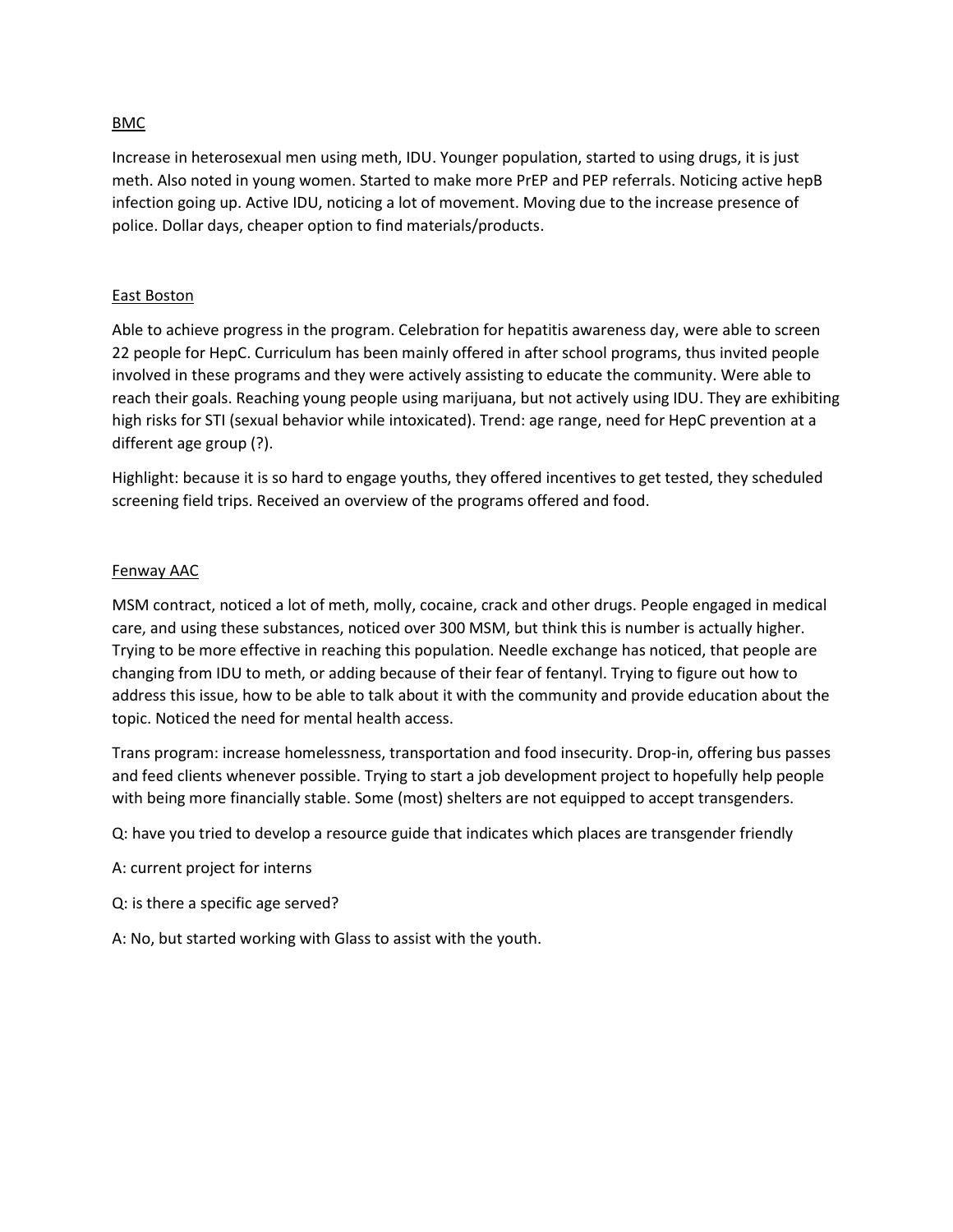### Harbor Health

There has been a greater interest in resources for LGBTQ; more request for dental dams, and gloves in addition for F2C condoms. More health education request outside of their scope. E.G. 11-12 year olds request. Consent program is always in demand. Other programs, they serve older folks, and will refer them to these programs. Increase interest in chlamydia, gonorrhea and syphilis testing.

Comment: ABCD would like to connect

# JRI

Increase in homelessness and increase in meth, especially in newly diagnosed MSM

Had a hard time retaining HIV positive MSM, young people.

Testing in syphilis, gonorrhea and HIV. Working with the community doing SPOT interviews. Partnered with MGH to provide PrEP (coming in September) Also working with Fenway.

### MAC: WCAC

Housing continues to be an issue. Continuously increase in IDU. Started to see more Hispanic coming in, and they are bringing their partners, Noticing HepC, but are referring to treatment. More community residents, coming to dispose their needles in their kiosk. More positive syphilis tests this month, then last year. Shortage in beds for treatments (substance abuse). Last year, their numbers were high for chlamydia, and now we are seeing more syphilis.

Comment: BMC, the state changed the algorithms for syphilis testing, they are testing the AB, which has a higher rate of false positives.

Fenway, DPH told them to call with any positive cases. Refer to the field epidemiologists.

### Sociedad Latina

Gave description of the program.

### Whittier Health Center

Increase in meth in MSM. Looking for ways to provide intervention. Increase of code blues, up to once a week due to overdose. High increase in STI testing. Offering HepC treatment and HIV testing. Increase in condom use. Eighty percent of 15-29 year olds say they don't know about PrEP. More education sessions needed.